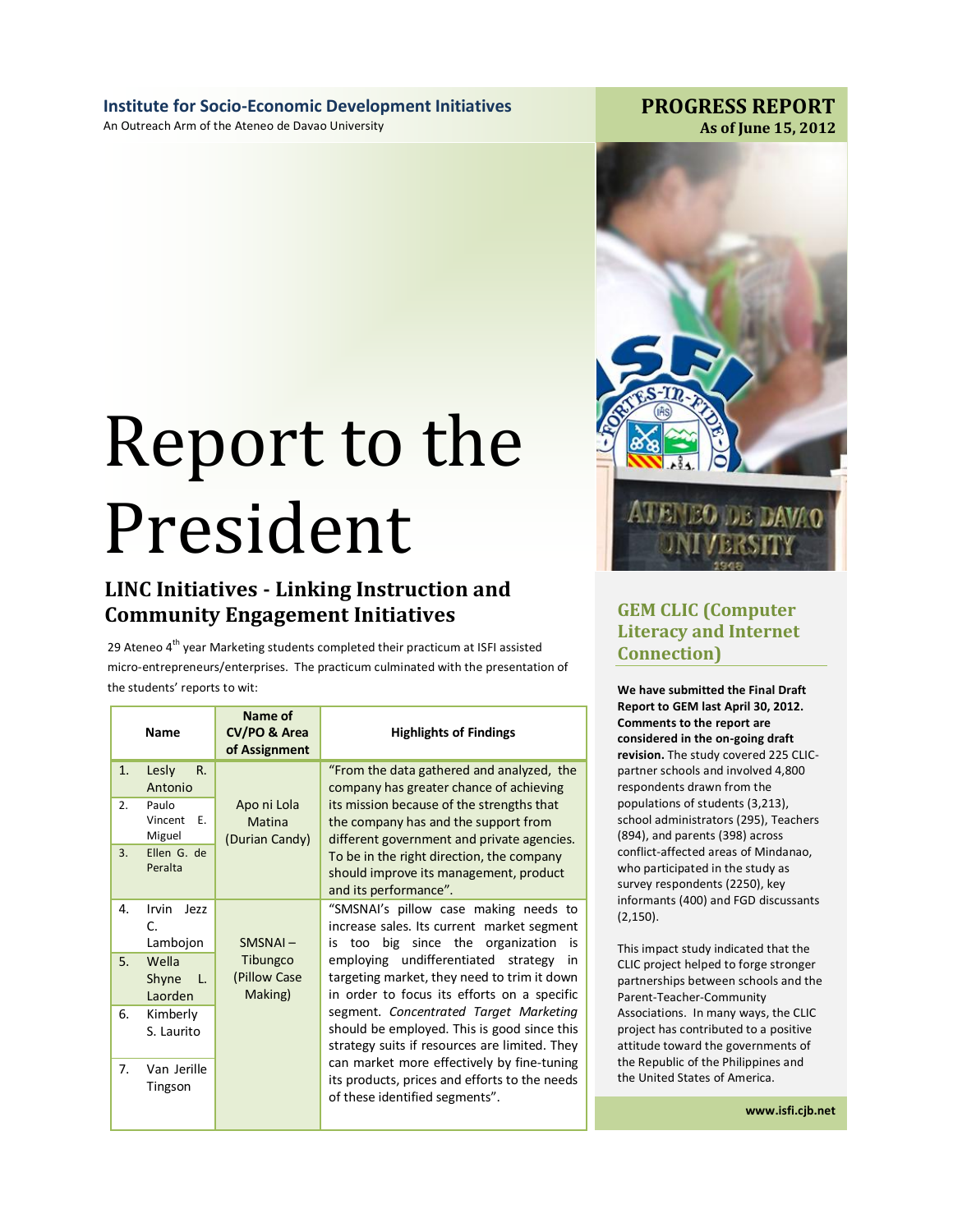











| Name  |                                             | Name of CV/PO &<br>Area of         | <b>Highlights of Findings</b>                                                                                                                                                                                                                                                                                                                |
|-------|---------------------------------------------|------------------------------------|----------------------------------------------------------------------------------------------------------------------------------------------------------------------------------------------------------------------------------------------------------------------------------------------------------------------------------------------|
|       |                                             | Assignment                         |                                                                                                                                                                                                                                                                                                                                              |
| 8.    | Paolo<br>G.<br>Jose                         | <b>JEGNA Nata de</b>               | "What JEGNA needs are more effective<br>options to their marketing methods so that                                                                                                                                                                                                                                                           |
| 9.    | Marquez<br>Miguel<br>Jaime<br>J.<br>Miranda | Coco Producer<br>Calinan           | it could really give them a rapid increase/<br>growth in sales".                                                                                                                                                                                                                                                                             |
|       | 10. Joseph Thomas<br>M.<br>Yap              |                                    |                                                                                                                                                                                                                                                                                                                                              |
| 11.   | Reinna Marie S. Ang                         |                                    | Students' recommendation are the                                                                                                                                                                                                                                                                                                             |
| 12.   | Edelyn C. Oliverio                          |                                    | following:                                                                                                                                                                                                                                                                                                                                   |
|       | 13. Joelyn<br>May<br>т.                     | Baganihan                          | Reorganization of the Cooperative<br>$\bullet$                                                                                                                                                                                                                                                                                               |
|       | Gonzales                                    | <b>Marilog Davao</b><br>City       | <b>Bank Loan</b><br>$\bullet$                                                                                                                                                                                                                                                                                                                |
|       | 14. Cris L. Silverio                        |                                    | Branding & Product Extension<br>$\bullet$<br>Consignment with Stores<br>$\bullet$<br>Improve promotion and marketing<br>$\bullet$                                                                                                                                                                                                            |
| 15.   | Lowell Ray B. Castillo                      |                                    | " BASEAS should refine and improve their                                                                                                                                                                                                                                                                                                     |
|       | 16. Krisna<br>Angeli<br>В.                  |                                    | policies to make the association more                                                                                                                                                                                                                                                                                                        |
|       | Dimaano                                     | BASEAS - Sta.                      | sustainable. The life-span of the association                                                                                                                                                                                                                                                                                                |
|       | 17. Kelvin<br>Ted<br>А.<br>Gravador         | Cruz, Davao del<br>Sur             | largely depends on its members who are<br>senior citizens. If they won't alter and adjust<br>their guidelines, BASEAS will probably die a<br>natural death. BASEAS should enhance their<br>Marketing system. Teamwork and<br>collaboration must be sustained within the<br>association, headway to favorable outcome<br>as everyone's goal." |
|       | 18. Glacy Patalagsa                         |                                    |                                                                                                                                                                                                                                                                                                                                              |
|       | 19. Raiza Mae I. Bargayo                    |                                    | "NAGAMA should have additional training                                                                                                                                                                                                                                                                                                      |
|       | 20. Dianne Hope M. Ko                       | $NAGAMA - Sta.$<br>Cruz, Davao del | from the Bureau of Fisheries and Aquatic<br>Resources(BFAR). With the help of BFAR                                                                                                                                                                                                                                                           |
|       | 21. Eric John Leynes                        | Sur                                | trainings and seminars NAGAMA can be                                                                                                                                                                                                                                                                                                         |
| 22.   | Stefanie<br><b>Nicole</b><br>Ε.<br>Zarate   |                                    | more productive. BFAR is designed to<br>provide national directions and framework<br>to develop and manage the country's<br>fisheries resources for food security and<br>socio-economic<br>upliftment<br>ensure<br>of<br>subsistence fisher folks".                                                                                          |
| 23.   | Jared Ken E. Canania                        |                                    | The Group recommended the following:                                                                                                                                                                                                                                                                                                         |
| 24.   | Jurex Renz A. Chua                          | <b>RER</b>                         | Apply for a Bank Loan<br>٠                                                                                                                                                                                                                                                                                                                   |
| 25.   | Winston D. Corez                            | Matti, Digos City                  | Product Innovations and Equipment<br>$\bullet$                                                                                                                                                                                                                                                                                               |
|       | 26. James<br><b>Bryan</b><br>M.             |                                    | Improvement<br>Promotion of New Product Line<br>$\bullet$                                                                                                                                                                                                                                                                                    |
|       | <b>Nifras</b>                               |                                    | Payment Policy<br>$\bullet$                                                                                                                                                                                                                                                                                                                  |
|       |                                             |                                    | Skill Workshop and Training<br>$\bullet$                                                                                                                                                                                                                                                                                                     |
| 27.   | Dominique<br>Kathryn                        |                                    | " Since ICOW drastically changed after the                                                                                                                                                                                                                                                                                                   |
|       | B. Ba-ay                                    | <b>ICOW-IGACOS</b>                 | change of leadership, it must fix its                                                                                                                                                                                                                                                                                                        |
| 28.   | Harley<br>Jon<br>S.                         | Samal                              | organizational framework by appointing                                                                                                                                                                                                                                                                                                       |
|       | Fomador                                     |                                    | good leaders instead of just automatically                                                                                                                                                                                                                                                                                                   |
| 29.   | Michael Carstairs                           |                                    | making the mayor's wife as its president.                                                                                                                                                                                                                                                                                                    |
| V. So |                                             |                                    | The members of the organization must                                                                                                                                                                                                                                                                                                         |
|       |                                             |                                    | choose the best leaders for their association<br>since selecting the best would mean that the                                                                                                                                                                                                                                                |
|       |                                             |                                    | future of ICOW will be ensured."                                                                                                                                                                                                                                                                                                             |